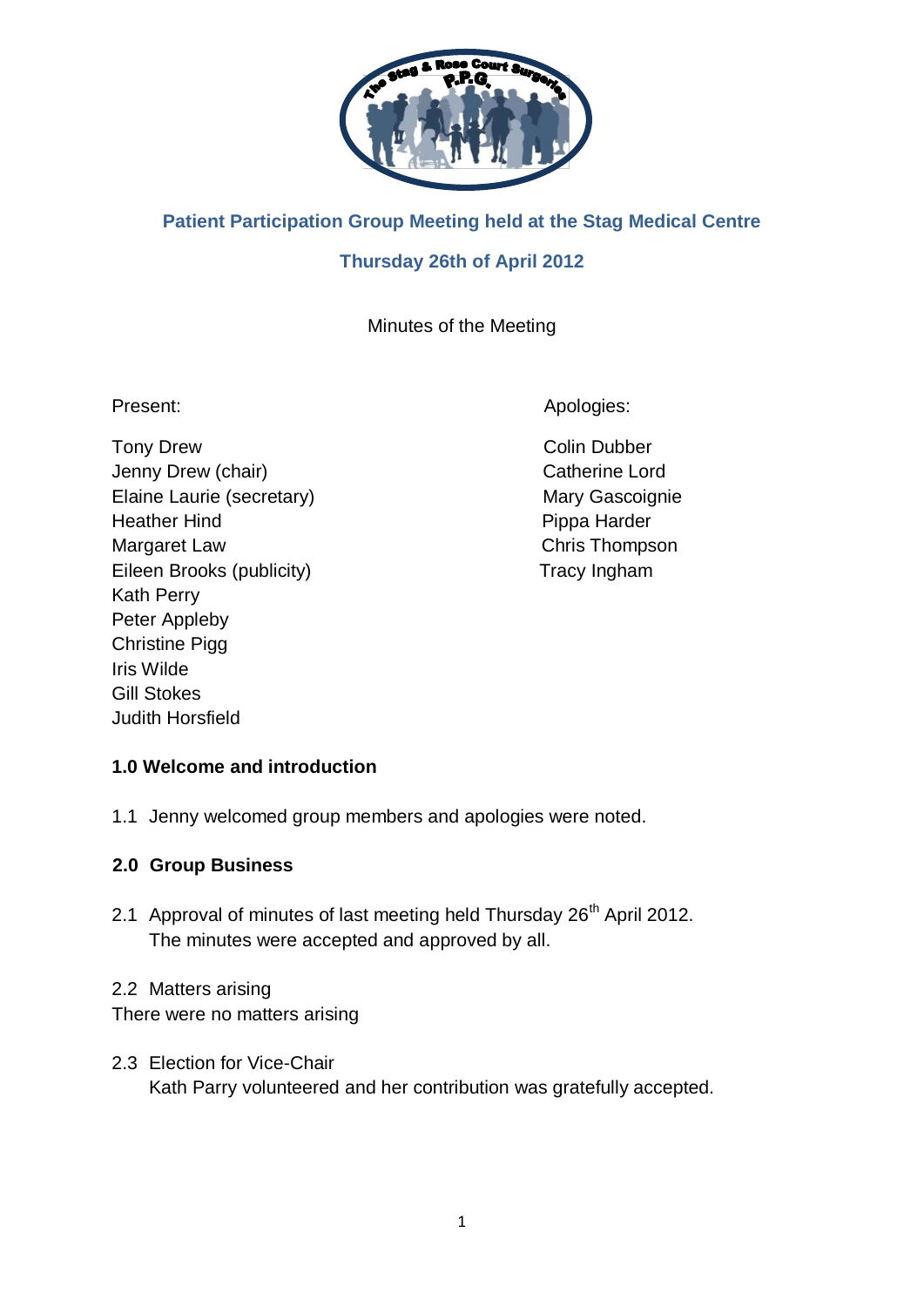## **3.0 Publicity –Spring Newsletter Eileen Brooks**

Eileen presented the final draft of the first Spring issue of the practice newsletter The Newsletter was proof read and further amendments were approved by the group.

The design, introduction and the basic layout were agreed by the PPG Group as being fine. The final draft will be amended by Eileen. Eileen is to liaise with Tony Drew re-newsletter printing.

Jenny and Tony had obtained quotes for the printing of the newsletter - £174 plus vat for 500 on 150g silk or £210 plus vat for 1,000 on150g silk. The group decided that 1,000 was the better value. Chris Thompson (Practice Manager) had previously agreed the prices for the printing and once the amendments had been made it would be sent for printing. The Stag website will have the newsletter on for people to read and it may be put into local pharmacies.

- 3.1 It would be ready for the next meeting when the group will address the distribution possibly by being handed out to patients as the survey was.
- 3.2 Newsletter name was agreed as Practice News.

## **4.0 Action Plans arising from GP Practice Survey Results-Jenny Drew.**

4.1 Short Term Action Plan Feedback

Richard Potter from the PCT contacted Chris Thompson to congratulate the PPG. He said he had never seen a survey done so well and the report was excellent. He asked Chris to pass on his thanks for all the hard work into achieving this result. The practice will get funding which will go into the general pot of money for practice improvement. The first of these is for new female GP partner who join the practice in the near future. The GP partners have agreed they will consider requests for any new equipment the PPG consider is necessary.

- Three out of the four short term plan items have been addressed.
- We are still waiting for the clocks at both surgeries.
- The sanitizer dispenser is in place with instructions of how to use before touching the touch screen.
- The 0845 phone number is to be dealt with by the PCT but we are not sure when it will be changed.
- The problem with the Systems online prescription request has been sorted and can now be seen by the receptionist dealing with online repeat prescriptions.

Jenny commented on such a quick turn around on the short term actions and thanked Chris Thompson, GP partners and all staff for their prompt attention to these issues.